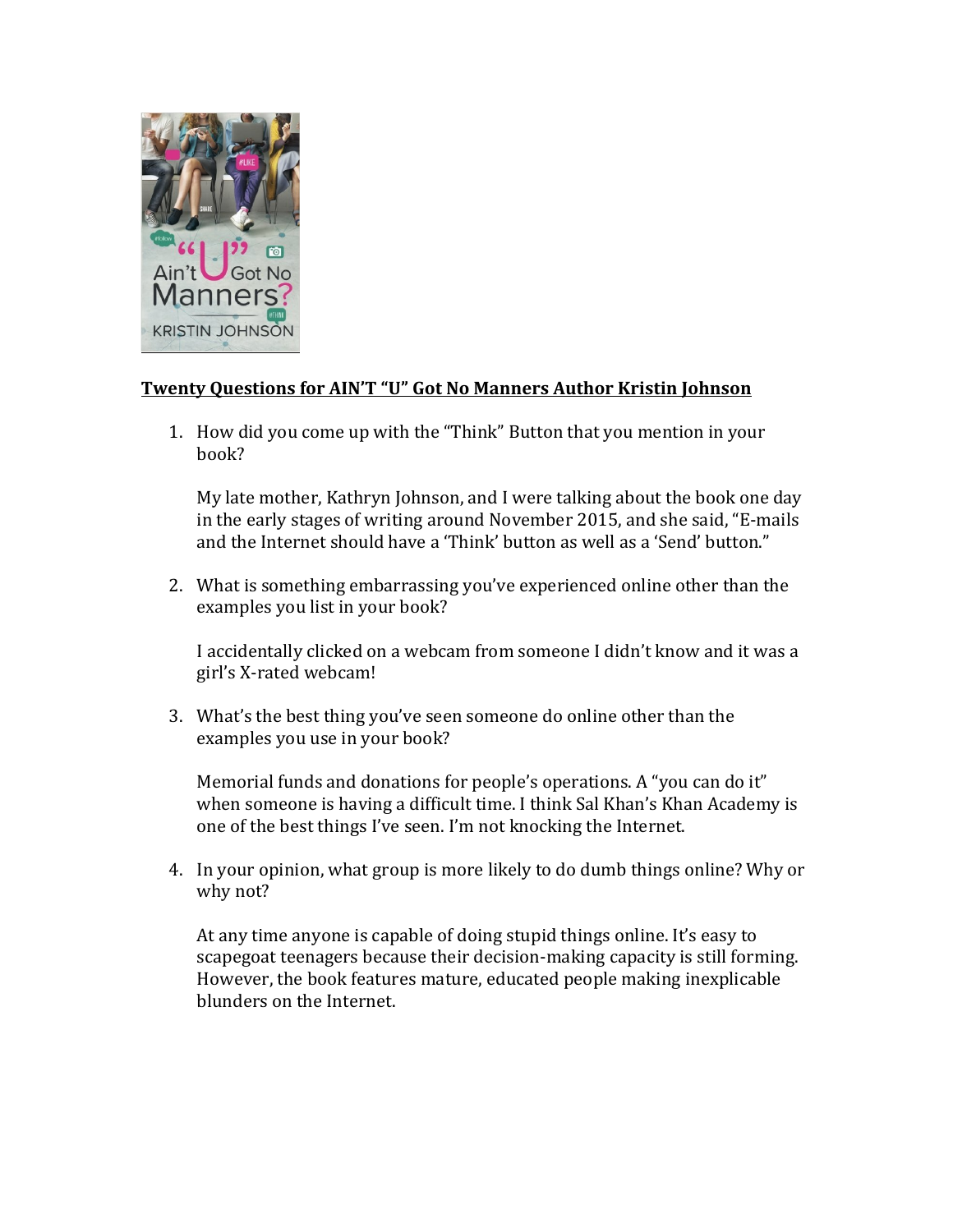5. Do you use the Facebook app for your iPhone/smartphone? Why or why not?

I don't use the Facebook app out of privacy concerns and a desire not to be too distracted. If I have to sign in to Facebook on my phone it makes me think: Do I really want to do that?

6. What do you think of "disappearing messages" apps such as SnapChat by the company now known as Snap Inc? Do they help keep things private?

Digital Goddess Kim Komando told me during her radio show that the messages don't disappear forever. However, my teen and tween social media experts tell me that those messages do indeed vanish.

7. When you tell people you are writing about this topic, what is their reaction?

Almost universally, everyone says, "We need a book like this. I want to read that." And they will tell me the pet peeves they have about the Internet.

8. What are your best tips for using Twitter effectively?

As author Holly Grigg-Spall told me in an interview, 140 characters are sometimes not optimal if you want a meaningful discussion. Short and engaging is good—although I read a Wall Street Journal story about a minister who tweets sermons in 140 characters!

9. A follow-up question to #6. How do you use Facebook? What do you think of apps and sites that want to use your Facebook ID to post?

I've used Facebook to post to those sites until I realized I don't want that data being collected on me. As to how I use Facebook, 97 percent of my usage is to follow/support friends, promote my writing/blog, and communicate with clients/fellow writers and support them.

Of course I have an author Facebook page (facebook.com/AuthorKJ) as well as one for the book (facebook.com/AUGNM), which I coordinate with my blog. I love reading other people's Facebook walls, but I'm hesitant to share too much about myself or my family for safety/privacy reasons, and also because not everybody wants to read all those intimate details!

10. What embarrassing Internet mistakes have you made? What was the fallout?

I have sometimes shared news about projects before it's prudent to do so. Even if you think you're just putting an item in your professional association's print newsletter, it's wise to remember that everything eventually goes online. When I've jumped the gun on promoting a project,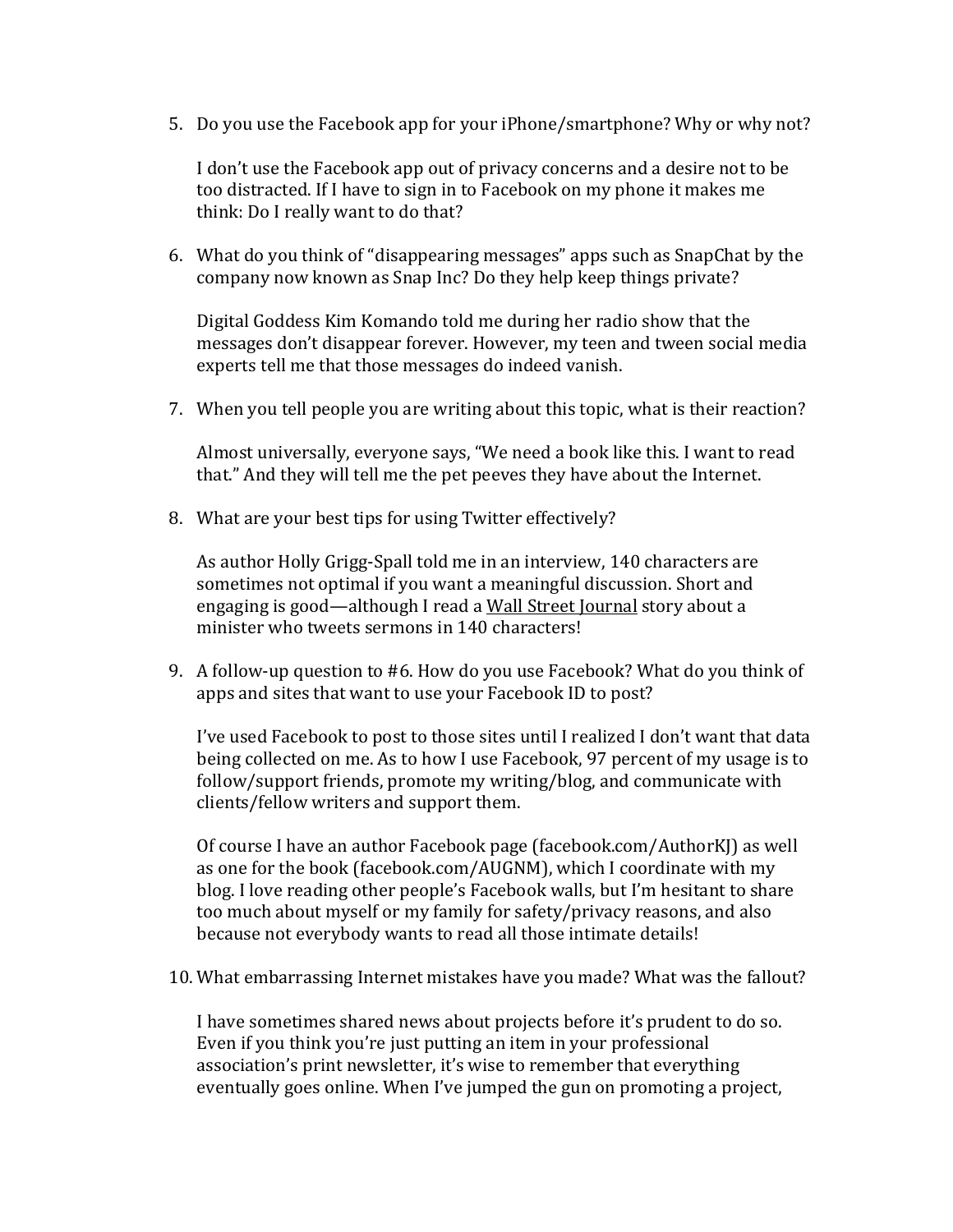I've apologized and had the material taken down. I've been told I'm a customer service dream and I have the emails to prove it.

11. What are your tips for posting YouTube videos?

My YouTube channel is still in the works, but I would say if you're new to YouTube videos and you're posting them for your career or to become a YouTuber, set your videos to private and share them with someone who can give you a thoughtful critique.

12. Do you think your suggestions and antidotes in the book will change the way your readers use the Internet? If so, how?

I view this book as analogous to a diet or financial book. Not every diet book will work for someone. Not every financial system will work for someone. But you can find a nugget of knowledge that may improve your life.

13. What do you do, other than the #Think Button, to keep from posting something you regret?

I walk away from the computer, or the smartphone or other mobile device. I ask my trusted advisors what to do. I hit "Save" rather than "Send". Sometimes I write out what I want to say in the heat of the moment and then quickly delete it.

14. Do you police what your friends/family/colleagues post on the Internet? Why or why not?

I don't police my friends or family because their thoughts and free expressions are their own. Some are not on social media. We have children under  $18$  in the family and we have frequent discussions with them about social media, the Internet, and cell phones. Although they often remind us that not everything on the Internet is true! Ultimately they will make mistakes, as anyone will, but all we can do is give good guidance.

15. Explain the system of "404," "UGM," and "Skull and Crossbones" you use in your book.

UGM stands for "U Got Manners," and designates an example of positive behavior. "404", the Internet code for a missing Web page, designates something annoying but not terribly dangerous people do on the Internet. The "Skull and Crossbones" sign indicates truly dangerous Internet behavior.